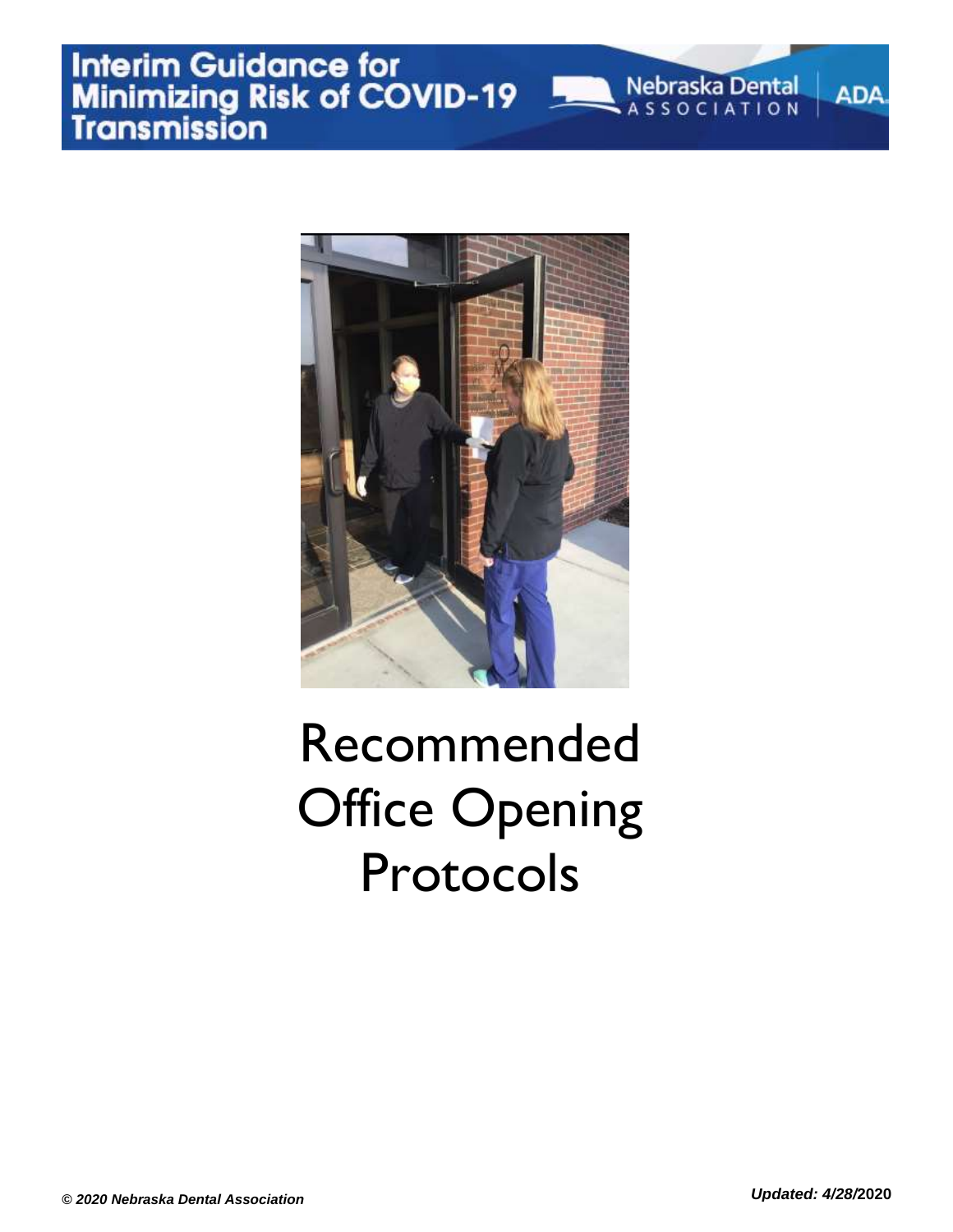**Table of Contents Introduction**

#### **Before Dental Care Starts**

1. Dentist and Dental Team Preparation

Ensuring safety of staff Office set-up Appointment scheduling

2. Screening for COVID-19 Status and Triaging for Dental Treatment

Phone screening for COVID-19 Who can be seen in the dental setting? Referrals

3. Instructions for Patient Arrival

Social distancing and waiting area Infection control etiquette

#### **During Dental Care**

4. Standard and Transmission Precautions and Personal Protective Equipment (PPE)

Standard precautions Transmission-based precautions Use of masks and respirators Donning and doffing Equipment and supplies to help protect dental health care personnel from infection

- 5. Clinical Technique (Handpieces, Equipment, etc.) Technical approaches and equipment to help reduce transmission
- 6. [Steps After Suspected, Unintentional](#page-7-0) Exposure

#### **After Dental Care is Provided**

7. In Between Patients

Cleaning and sanitizing surfaces and equipment

- 8. Post-Operative Instructions for Patients Medications as adjuncts to care
- 9. When Going Home After a Workday Steps to prevent disease transmission between work and home

**Nebraska Dental** 

**ADA**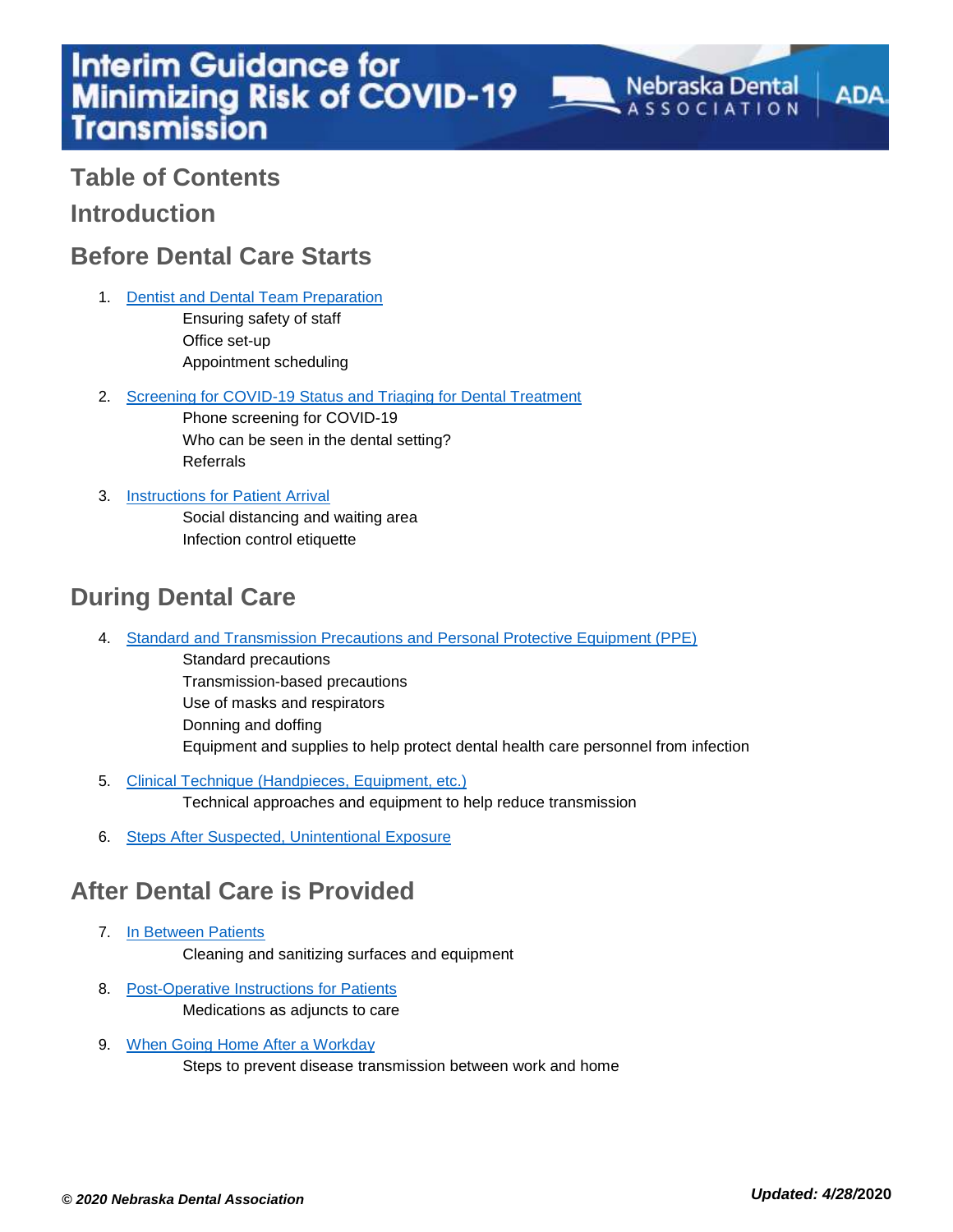ADA

#### **Introduction**

The Nebraska Dental Association (NDA) recommended on March 16, 2020 that dentists restrict their practices to all but urgent and emergency care. This recommendation was later extended until April 30 at the earliest. In addition, Nebraska State Directed Health Measures (DHM) were issued by county enforcing these recommendations. The intent of the recommendation was to observe social distancing, help mitigate the spread of the 2019 Novel Coronavirus, conserve essential personal protective equipment (PPE) for medical frontline colleagues, and avoid the need for patients requiring emergency dental treatment to go to overburdened hospital emergency departments.

As of mid-April, conditions regarding virus transmission vary greatly across Nebraska.

The NDA recognizes that [local or state government decisions](https://success.ada.org/en/practice-management/patients/covid-19-state-mandates-and-recommendations?utm_source=adaorg&utm_medium=covid-statement-200401&utm_content=stateaction&utm_campaign=covid-19) regarding closures, including restrictions regarding elective health care (DHM's), supersede NDA recommendations.

As Nebraska begins to consider reopening, the NDA believes dentists should exercise professional judgment and carefully consider the availability of appropriate PPE to minimize risk of virus transmission. The American Dental Association (ADA) is communicating with the Federal Emergency Management Agency (FEMA), other federal agencies, and relevant organizations to advocate that dentists, as essential healthcare workers, are prioritized for PPE. The NDA and our state Dental Health Director, along with the Office of Oral Health, have been working to improve the priority of Nebraska PPE distribution to dental offices.

As of April 16, FDA approved tests for COVID-19 are not available to dentists in the U.S. Therefore, dentists should be aware that asymptomatic healthy appearing patients cannot be assumed to be COVID-19 free.

To aid dentists who may be reopening their practices when County Directed Health Mandates are lifted, the NDA along with significant information provided by the ADA has developed [interim guidance](https://success.ada.org/~/media/CPS/Files/COVID/ADA_Interim_Mask_and_Face_Shield_Guidelines.pdf) for minimizing risk of COVID-19 transmission in order to practice during this pandemic and minimize the risk of virus transmission. A Task Group has been formed by the NDA with input from members across the state, the Nebraska State Dental Director and the Nebraska Board of Dentistry to create this interim guidance. The State Dental Director and Board of Dentistry fully support the efforts of the Nebraska Dental Association to provide valid, up to date information to support dentistry in Nebraska. These guidelines are consistent with *Centers for Medicare & Medicaid Services (CMS) Recommendations Re-opening Facilities to Provide Non-emergent Non-COVID-19 Healthcare: Phase I***,** released April 19, 2020.*[Additional guidance documents from the ADA](https://www.nedental.org/docs/librariesprovider32/default-document-library/return-to-work-toolkit.pdf?sfvrsn=0) and NDA will likely be issued.* 

The longer dental practices remain closed to preventive care and treatment for early forms of dental disease, the more likely that patients' untreated disease will progress, increasing the complexity and cost for treatment down the road.

The decision to reopen a dental office or remain closed, absent an overriding Directed Health Mandate, is a decision to be made by each individual dental practice. The following guidelines were developed to assist dentists in making that decision, as well as to encourage a concerted effort in making the reopening of dental offices the safest environment possible for patients, staff and dentist. The NDA presents the following guidelines not as mandates, but as recommendations to aid dental teams in the reopening of their offices.

The safety of patients, dentists and dental team members has been and always will be the NDA and ADA's utmost concern.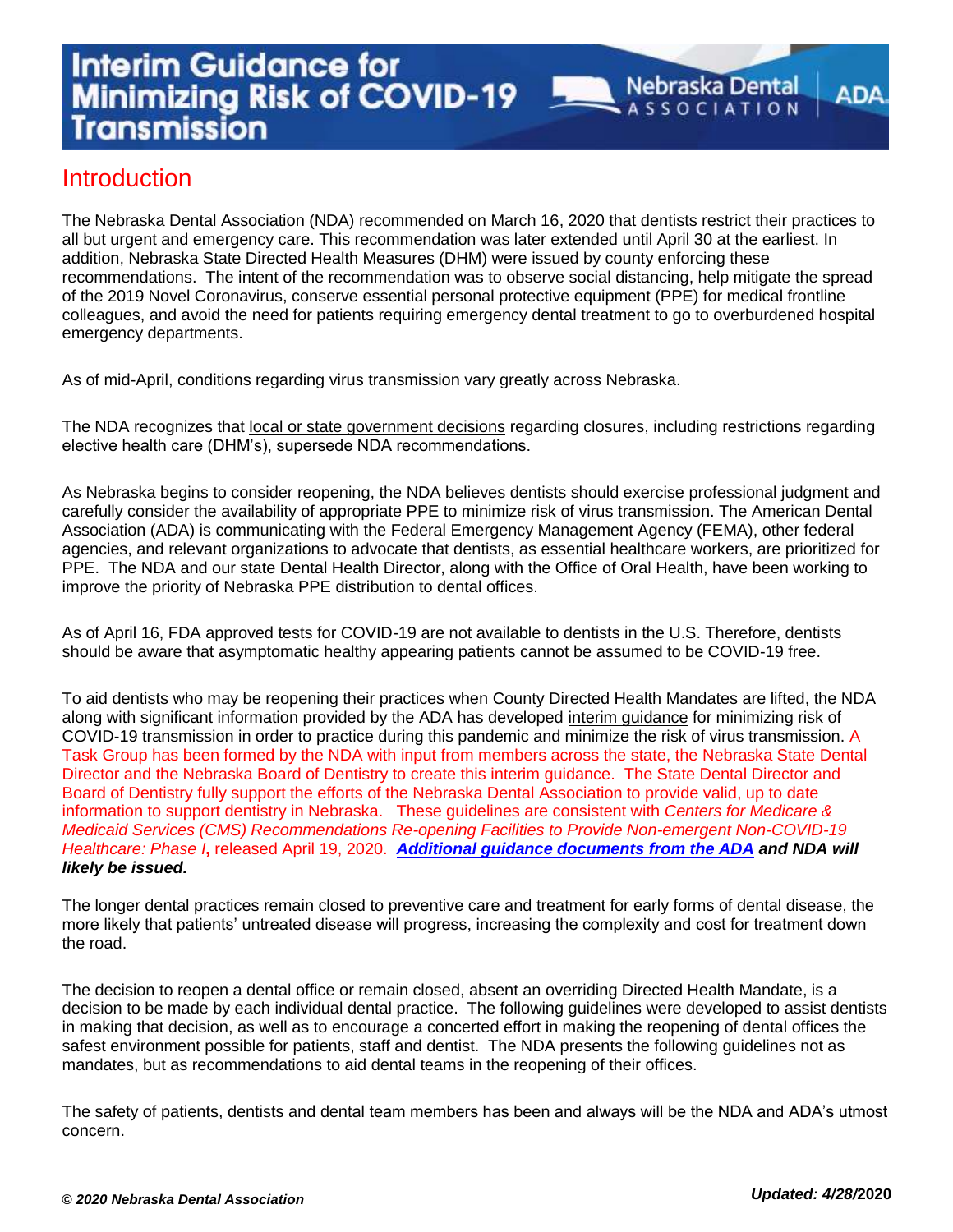*Dentist and Dental Team Preparation: Staff preparation and education is an absolute must, prior to opening your office, including an assessment of staff concerns and ability to adhere to these guidelines.* 

1. Dental Health Care Personnel (DHCP) experiencing influenza-like-illness (ILI) (fever with either cough or sore throat, muscle aches) should not report to work.

**Nebraska Dental** 

**ADA** 

- 2. It is suggested that providers who do **not** fall into one of the following categories (older age; presence of chronic medical conditions, including immunocompromising conditions; pregnancy) should be prioritized to provide care. Consideration should be given to delaying non-essential procedures to older otherwise healthy adults (65+) and medically compromised patients.
- 3. All DHCP should self-monitor by remaining alert to any respiratory symptoms (e.g., cough, shortness of breath, sore throat) and check and record their temperature before beginning work every day, regardless of the presence of other symptoms consistent with a COVID-19 infection. DHCP with temperatures over 100.4º should return home. Dental offices should create a plan for whom to contact if anemployee develops fever or respiratory symptoms to determine whether medical evaluation is necessary.
	- a. To prevent transmission to DHCP or other patients, contact your [local health department](https://www.naccho.org/membership/lhd-directory) immediately if you suspect a patient or DHCP has COVID-19. You can also contact your [state health department.](https://www.cste.org/page/EpiOnCall)
- 4. Designate convalescent DHCP (those DHCP who have clinically recovered from COVID-19 and may have some protective immunity) to preferentially provide care. This means that providers (DHCP) who have recently contracted and recovered from COVID-19 infection should be the preferred personnel providing care.
- **5. Conduct an inventory of available personal protective equipment (PPE) supplies - e.g., surgical masks, surgical gowns, surgical gloves, face shields. Assume that supplies may be unavailable in the near future.**
- 6. Remove magazines, reading materials, toys and any non-essential furniture (other than chairs) that may be touched byothers and which are not easily disinfected. Place a transparent barrier in front of check-in desk. Arrange chairs to optimize social distancing.
- *7.* Print and place signage in the dental office for instructing patients on standard recommendations for respiratory hygiene/cough etiquette and social distancing. See *COVID-19, Protecting Yourselves and Your Loved Ones.*
- 8. Schedule appointments far enough apart to minimize possible contact with other patients in the waiting room.
- 9. Prevent patients from bringing companions to their appointment, except for instances where the patient requires assistance (e.g., pediatric patients, people with special needs, elderly patients, etc.). If companions are allowed for patients receiving treatment, they should also be screened for signs and symptoms of COVID-19 during patient check-in and should not be allowed entry into the facility if signs and symptoms are present (e.g., fever, cough, shortness of breath, sore throat). Companions should not be allowed in the dental office if perceived to be at a high risk of contracting COVID-19 (e.g., having a pre-existing medically compromised condition). Any person accompanying a patient should be prohibited in the dental operatory.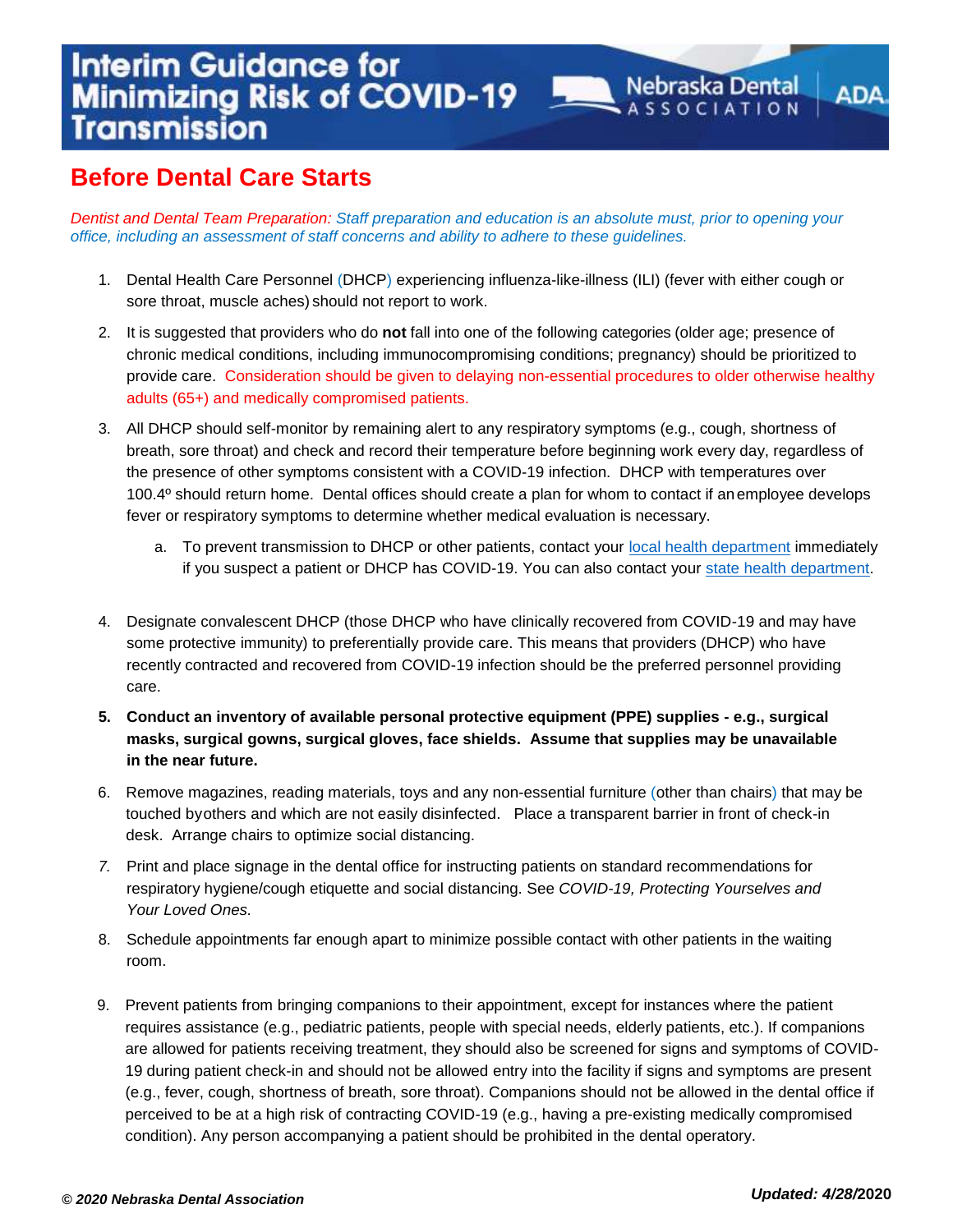1. "Make every effort to interview the patient by telephone, text monitoring system, or video conference before the visit." See *COVID-19 Patient Disclosures*. Consider teledentistry to reduce exposure to DHCP.

**Nebraska Dental** 

**ADA** 

- 2. Take and record patient's temperature. If a dental patient does not have a fever and is otherwise without even mildsymptoms consistent with COVID-19 infection (e.g., fever, sore throat, cough, difficulty breathing), they can be seen in dental settings with appropriate protocols and PPE in place.
- 3. If a dental patient has a fever strongly associated with a dental diagnosis (e.g., pulpal and periapical dental pain and intraoral swelling is present), but no other signs/symptoms of COVID-19 infection (e.g., fever, sore throat, cough, difficulty breathing), they can be seen in dental settings with appropriate protocols and PPE in place.
- 4. If a dental patient does exhibit signs and symptoms of respiratory illness, the patient should be referred for emergency care where appropriate.
- 5. As the pandemic progresses, some patients will recover from the COVID-19 infection. It is important to determine when a patient who was diagnosed with the disease is ready to discontinue home isolation. CDC suggests two approaches to determine clearance to abandon quarantine:
	- a. "**Time-since-illness-onset and time-since-recovery strategy (non-test-based strategy)**\*: Persons with COVID-19 who have symptoms and were directed to care for themselves at home may discontinue home isolation under the following conditions:
		- i. At least 3 days (72 hours) have passed since recovery defined as resolution of fever without the use of fever-reducing medications and improvement in respiratory symptoms (e.g., cough, shortness of breath); **and**,
		- ii. At least 7 days have passed since symptoms first appeared."
	- b. "**Test-based strategy**: Persons who have COVID-19 who have symptoms and were directed to care for themselves at home may discontinue home isolation under the following conditions:
		- i. Resolution of fever without the use of fever-reducing medications and,
		- ii. Improvement in respiratory symptoms (e.g., cough, shortness of breath) and,
		- iii. Negative results of an FDA Emergency Use Authorized molecular assay for COVID-19 from at least two consecutive nasopharyngeal swab specimens collected ≥24 hours apart\*\* (total of two negative specimens)."

"Individuals with laboratory-confirmed COVID-19 who have not had any symptoms may discontinue home isolation when at least 7 days have passed since the date of their first positive COVID-19 diagnostic test and have had no subsequent illness."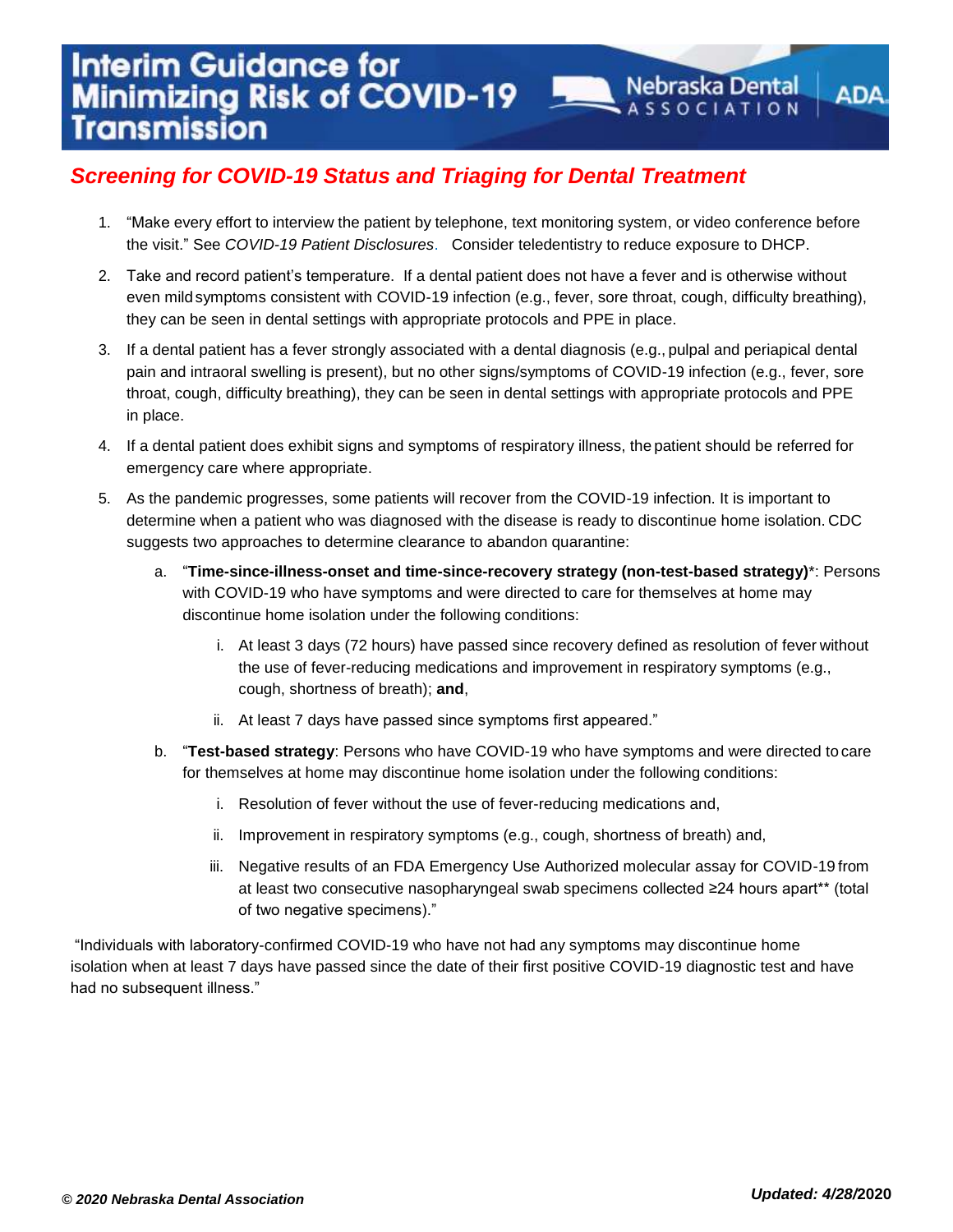**ADA** 

#### *Upon Patient Arrival*

- 1. If patients wish to, or if the waiting room does not allow for appropriate "social distancing" (situated at least 6 feet or 2 meters apart), they may wait in their personal vehicle or outside the facility where they can be contacted by mobile phone when it is their turn to be seen. This can be communicated to patients at the moment of scheduling the appointment, based on established office procedures (see Dentist and Dental Team Preparation Section). Escorting patients directly to treatment rooms avoiding the waiting room is recommended.
- 2. Though we are recommending that only asymptomatic patients, patients who have tested negative for COVID-19 infection, or recovered patients (after 3 days since resolution of signs and symptoms) be seenin dental settings, DHCP should ensure that there are supplies for hand washing, (e.g., alcohol- based hand rub with 60-95% alcohol, tissues), and no-touch receptacles (trash can) for disposal at healthcare facility entrances, waiting rooms, and patient check-ins." If possible, provide each patient with a new Level 1 mask even if the patient has arrived with their own mask. Schedule to reduce patient contact with the minimal number of DCHP as possible.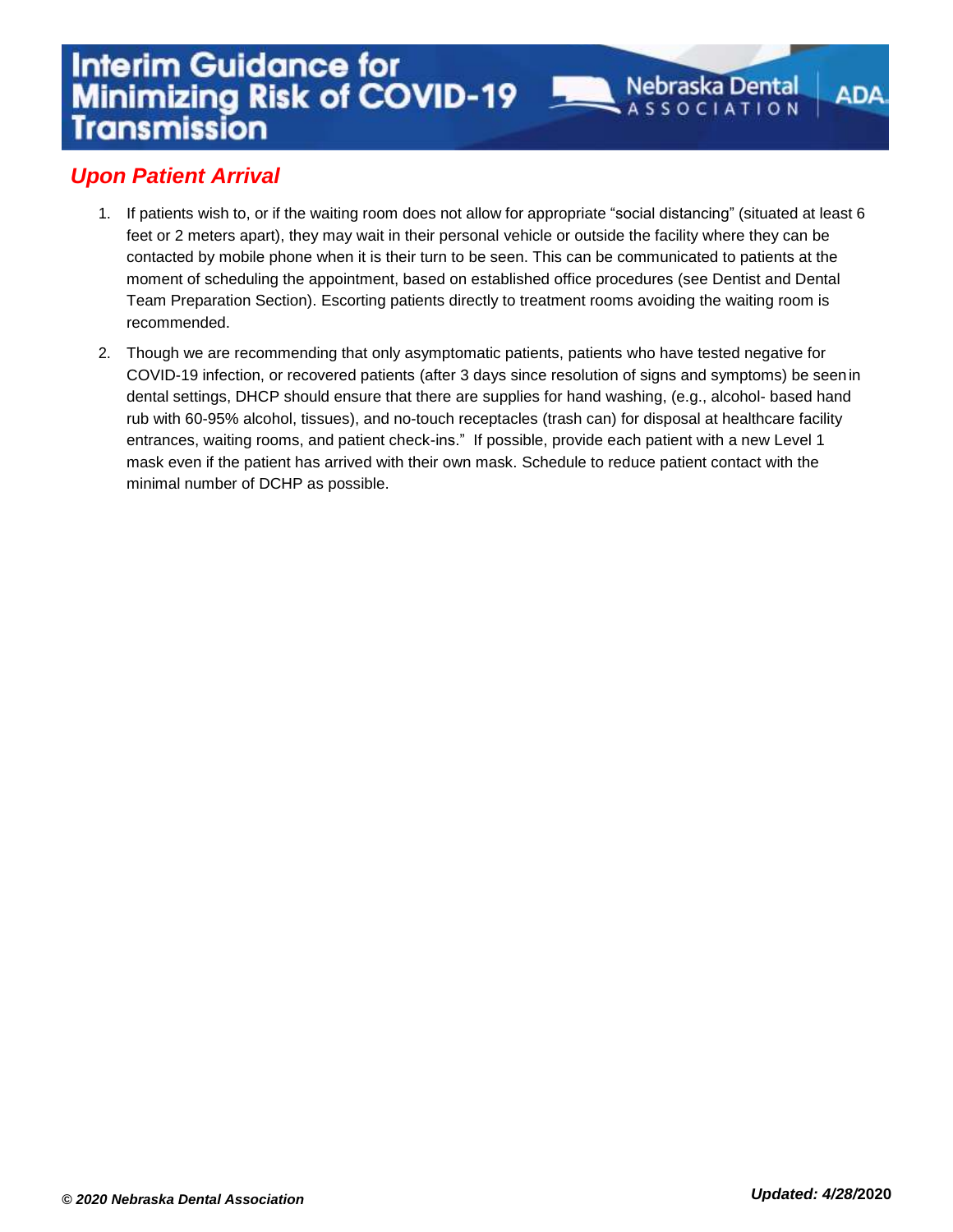*Standard and Transmission-based Precautions and Personal Protective Equipment (PPE)*

- **1.** DHCP should adhere to Standard Precautions, which **"are the minimum infection prevention practices that apply to all patient care, regardless of suspected or confirmed infection status of the patient, in any setting where healthcare is delivered."**
	- a. Standard Precautions include: Hand hygiene, use of PPE, respiratory hygiene/etiquette, sharps safety, safe injection practices, sterile instruments and devices, clean and disinfected environmental surfaces.
- 2. If available, DHCP should implement Transmission-Based Precautions. "Necessary transmission-based precautions should include patient placement (e.g., isolation), respiratoryprotection (e.g., N-95 masks or equivalent or best available) for DHCP, or postponement of nonemergency dental procedures." (See *ADA Interim Mask and Face Shield Guidelines*).
- 3. **For aerosol procedures**: Wear a surgical mask (N95 if available or equivalent or best available) and eye protection with solid side shields and face shield to protect mucous membranes of the eyes, nose, and mouth during procedures likely to generate splashing or spattering[(large droplets)] of blood or other body fluids. If available, wear a gown and head cover. *[Strategies for Optimizing the Supply of N95 Respirators;](https://www.cdc.gov/coronavirus/2019-ncov/hcp/respirators-strategy/index.html) [Strategies for Optimizing](https://www.cdc.gov/coronavirus/2019-ncov/hcp/ppe-strategy/isolation-gowns.html)  [the Supply of Isolation Gowns](https://www.cdc.gov/coronavirus/2019-ncov/hcp/ppe-strategy/isolation-gowns.html)*



ADA

**Nebraska Dental** 

Once an aerosol producing procedure is started every effort should be made to take that procedure to completion. Upon completion disposable PPE should be disposed of within that operatory. PPE that is reusable should be left in the operatory and disinfected along with the operatory or sterilized. Consideration should be given to utilizing two operatories if possible. Disinfect the operatory upon completion of the procedure allowing it to set while the other operatory is in use. Disinfect again before reusing. Hygiene exams should be done between aerosol producing procedures and not during aerosol producing procedures.

- 4. **For non-aerosol procedures**: Wear a surgical mask and face shield.
- 5. "If your mask is damaged or soiled, or if breathing through the mask becomes difficult, you should remove the face mask, discard it safely, and replace it with a new one." Additional information on surgical masks from the FDA is available [here.](https://www.fda.gov/medical-devices/personal-protective-equipment-infection-control/n95-respirators-and-surgical-masks-face-masks)
- 6. DHCP should adhere to the standard sequence of [donning and doffing of PPE.](https://app1.unmc.edu/nursing/heroes/mpv.cfm?updateindex=70&src=yt) (See also, CDC protocol)
- 7. Also Consider [Non-Surgical Caries Management Approaches](https://oralhealthnc.org/wp-content/uploads/2020/04/Non-Surgical-Caries-Management-Approaches.pdf)
- 8. N95 not currently available? See *Upgrading your Level 1 mask*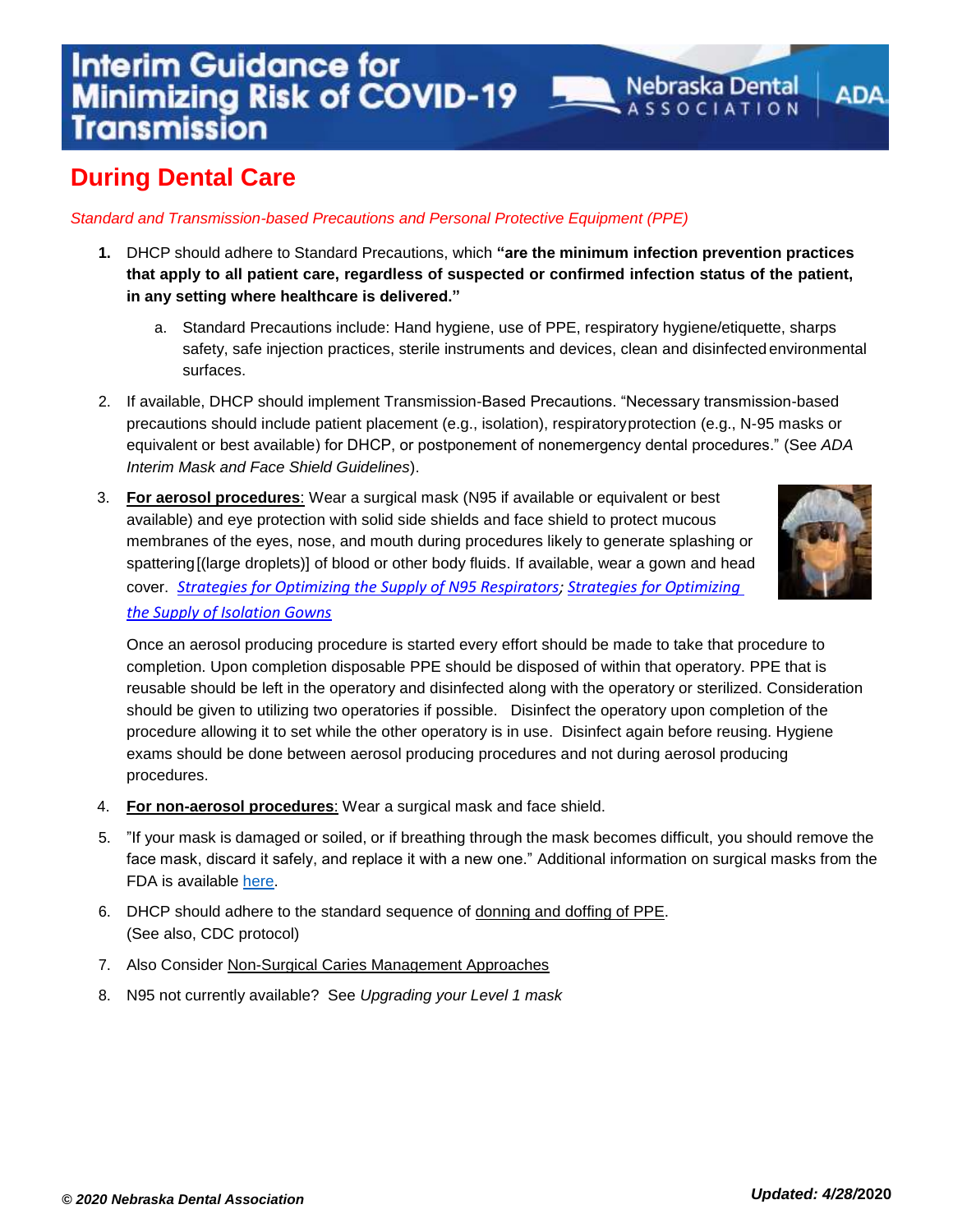1. There are no clinical studies supporting the virucidal effects of any preprocedural mouthrinse against SARS- $C_0V-2$ 

**Nebraska Dental** 

**ADA** 

- 2. DHCP may use "extraoral dental radiographs, such as panoramic radiographs or cone beam CT, [and] are appropriate alternatives" to intraoral dental radiographs during the outbreak of COVID-19, as the latter can stimulate saliva secretion and coughing.
- 3. Reduce aerosol production as much as possible, as the transmission of COVID-19 seems to occur via droplets or aerosols and DHCP should prioritize the use of hand instrumentation.
- 4. DHCP should use rubber dams or isolating systems (i.e., dryshield, isolite, etc.) along with high volume suction if an aerosol-producing procedure is being performed to help minimize aerosol or splatter.
- 5. DHCP may use a 4-handed technique for controlling aerosolization or splatter.
- 6. Anti-retraction functions of handpieces may provide additional protection against cross-contamination.
- 7. DHCP should prefer the use of high-volume evacuators. DHCP "should be aware that in certain situations, backflow could occur when using a saliva ejector," and "this backflow can be a potential source of crosscontamination."
- 8. DHCP should use resorbable sutures when possible (i.e. sutures that last 3 to 5 days in the oral cavity) to eliminate theneed for a follow up appointment.
- <span id="page-7-0"></span>9. DHCP should "[minimize] the use of a 3-in-1 syringe as this may create droplets due to forcible ejection of water/air."

#### *Steps After Suspected Unintentional Exposure*

Follow CDC recommendations in the event of suspected unintentional exposure (e.g., unprotected direct contact with secretions or excretions from the patient). [\(https://www.cdc.gov/coronavirus/2019-ncov/hcp/guidance-risk-assesment](https://www.cdc.gov/coronavirus/2019-ncov/hcp/guidance-risk-assesment-hcp.html)[hcp.html\)](https://www.cdc.gov/coronavirus/2019-ncov/hcp/guidance-risk-assesment-hcp.html)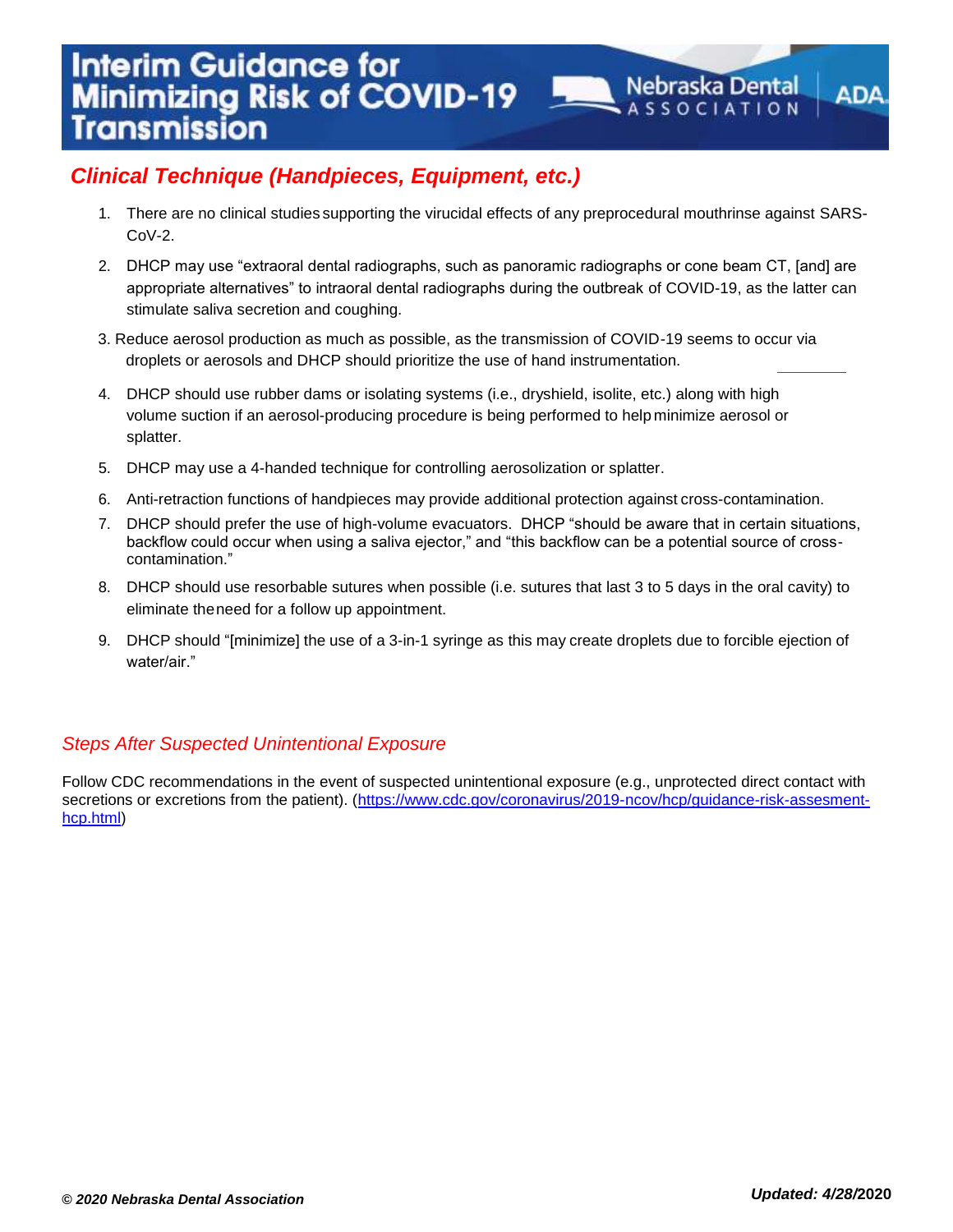#### *In Between Patients*

1. "Clean and disinfect reusable facial protective equipment (e.g., clinician and patient protective eyewear or face shields) between patients."

**Nebraska Dental** 

ADA

- 2. Non-dedicated and non-disposable equipment (e.g., handpieces, dental x-ray equipment, dental chair and light) should be disinfected according to manufacturer's instructions. Handpieces should be cleaned to remove debris, followed by heat-sterilization after each patient.
- 3. "Routine cleaning and disinfection procedures (apply an EPA-registered, hospital-grade disinfectant to frequently touched surfaces or objects for appropriate contact times as indicated on the product's label) are appropriate for SARS-CoV-2 in healthcare settings, including those patient-care areas in which aerosolgenerating procedures are performed."
	- a. Surfaces such as door handles, chairs, desks, elevators, and bathrooms should be cleaned and disinfected frequently.

#### *Post-operative Instructions for Patients*

1. In light of the controversy regarding whether ibuprofen should be used for patients with a COVID-19 infection, it is recommended to use ibuprofen as normally indicated when managing any type of pain. For example, for the management of pulpal- and periapical-related dental pain and intraoral swelling in immunocompetent adults, it is recommended that NSAIDs in combination with acetaminophen (i.e. 400-600 milligrams ibuprofen plus 1,000 mg acetaminophen) can still be used.

#### *When Going Home After a Workday*

1. DHCPs should change from scrubs and shoes to personal clothing before returning home. Upon arriving home, DHCPs should take off shoes, remove and wash clothing [separately from all other household laundry], and immediately shower. Office attire should not be worn outside the office. <https://www.epa.gov/pesticide-registration/list-n-disinfectants-use-against-sars-cov-2>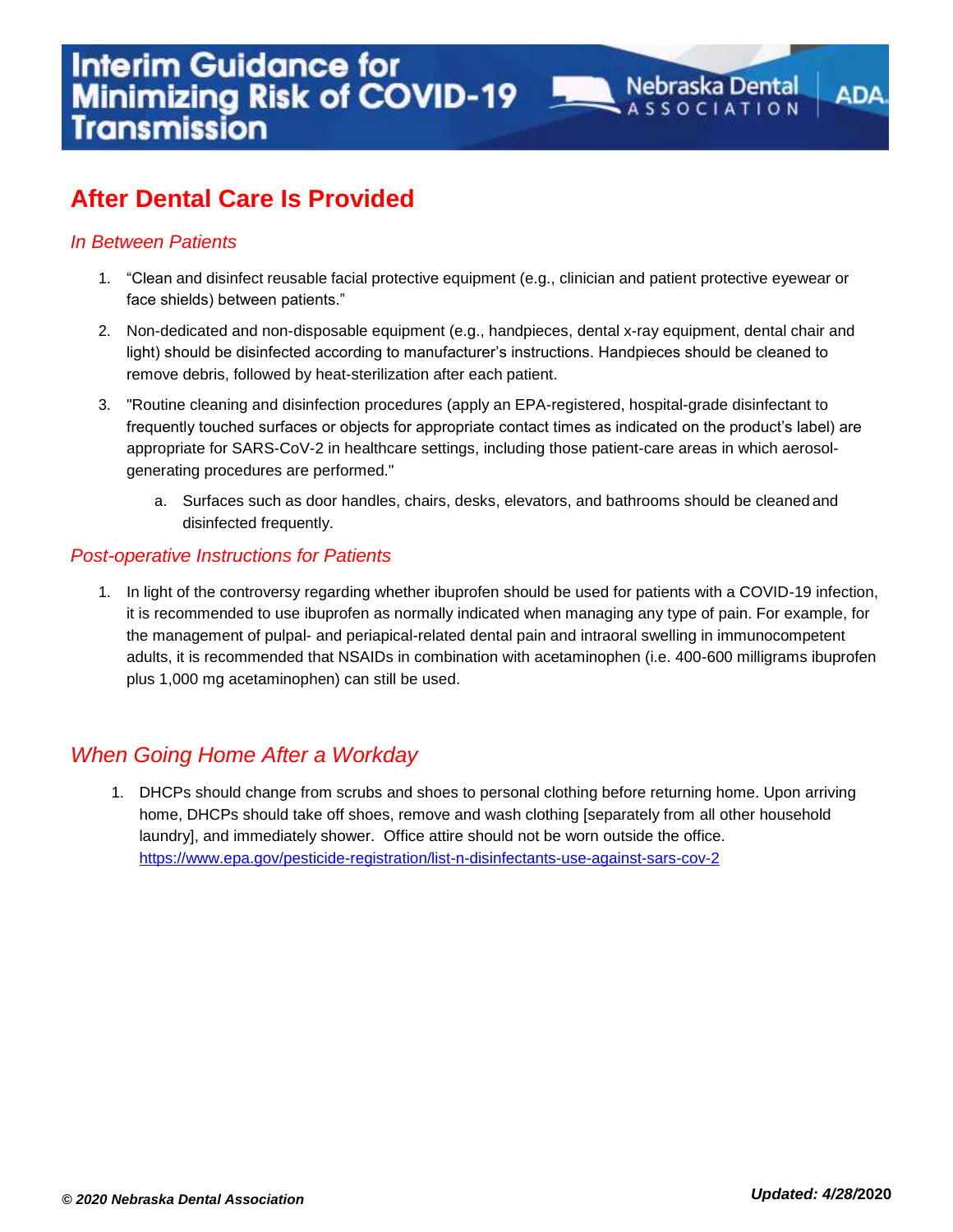#### **COVID**‐ **19** ‐ **PATIENT DISCLOSURES**

**Nebraska Dental**<br>A S S O C LATION

ADA

This patient disclosure form seeks information from you that we must consider before making treatment decisions in the circumstance of the COVID‐ 19 virus.

A weakened or compromised immune system (including, but not limited to, conditions like diabetes, asthma, COPD, cancer treatment, radiation, chemotherapy, and any prior or current disease or medical condition), can put you at greater risk for contracting COVID‐ 19. Please disclose to us any condition that compromises your immune system and understand that we may ask you to consider rescheduling treatment after discussing any such conditions with us.

It is also important that you disclose to this office any indication of having been exposed to COVID‐ 19, or whether you have experienced any signs or symptoms associated with the COVID-19 virus.

|                                                                             | <b>Yes</b> | <b>No</b> |
|-----------------------------------------------------------------------------|------------|-----------|
| Do you have a fever or above normal temperature? *                          |            |           |
| Have you experienced shortness of breath or had trouble breathing? *        |            |           |
| Do you have a dry cough? *                                                  |            |           |
| Do you have a runny nose? *                                                 |            |           |
| Have you recently lost or had a reduction in your sense of smell? *         |            |           |
| Do you have a sore throat? *                                                |            |           |
| Do you have chills? *                                                       |            |           |
| Do you have repeated shaking with chills? *                                 |            |           |
| Do you have muscle pain? *                                                  |            |           |
| Do you have a headache? *                                                   |            |           |
| Have you been in contact with someone who has tested positive for COVID-19? |            |           |
| Have you tested positive for COVID- 19?                                     |            |           |
| Have you been tested for COVID- 19 and are awaiting results?                |            |           |
| Have you traveled outside Nebraska in the past 14 days?<br>If so, where?    |            |           |

I fully understand and acknowledge the above information, risks and cautions regarding a compromised immune system and have disclosed to my provider any conditions in my health history which may result in a compromised immune system.

By signing this document, I acknowledge that the answers I have provided above are true and accurate.

Signature **Date** 

Update CDC Screening - <https://www.cdc.gov/coronavirus/2019-ncov/symptoms-testing/symptoms.html>